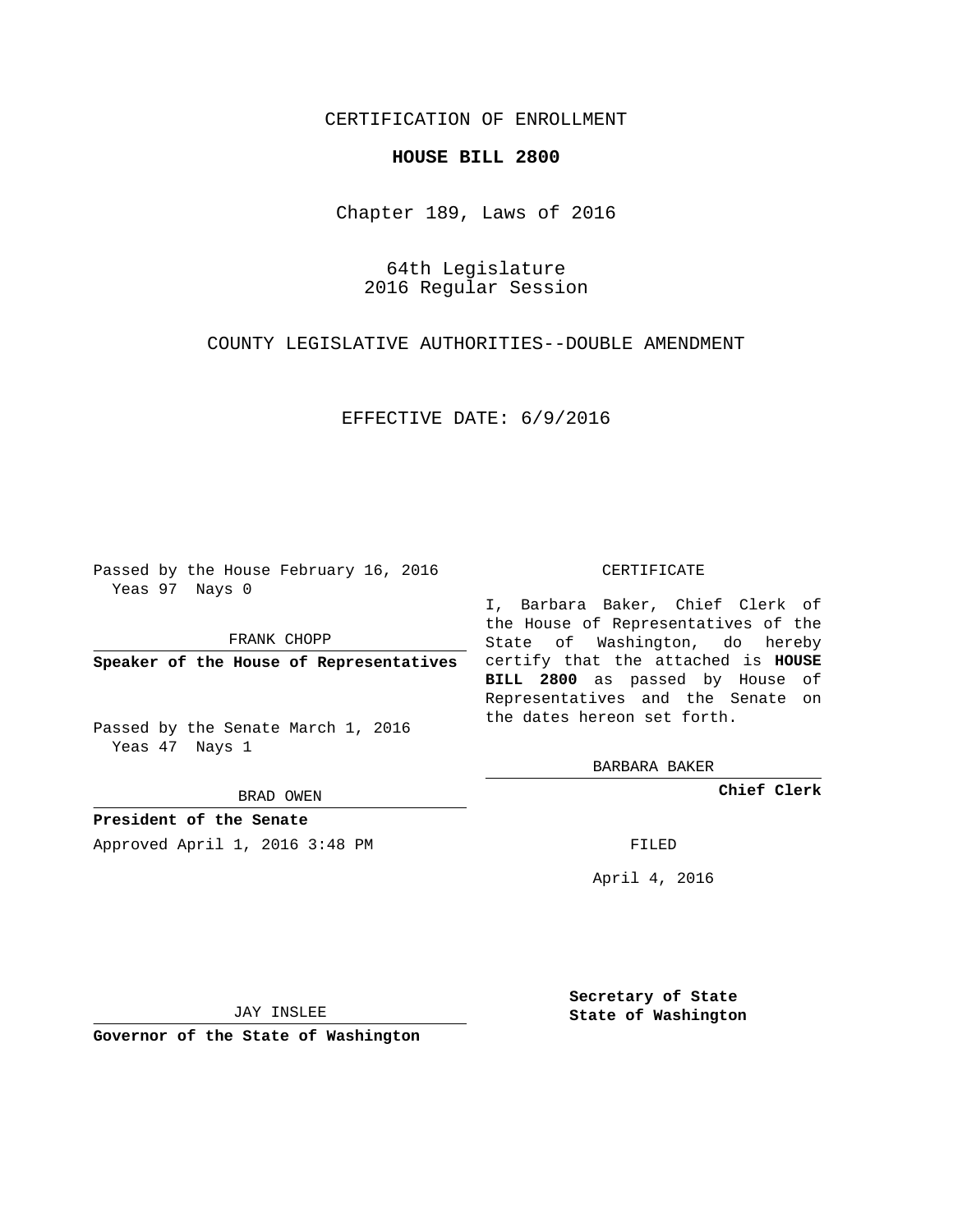## **HOUSE BILL 2800**

Passed Legislature - 2016 Regular Session

**State of Washington 64th Legislature 2016 Regular Session By** Representative Haler

Read first time 01/20/16. Referred to Committee on Local Government.

1 AN ACT Relating to correcting a double amendment concerning 2 county legislative authorities; and reenacting and amending RCW 36.32.080.3

4 BE IT ENACTED BY THE LEGISLATURE OF THE STATE OF WASHINGTON:

5 **Sec. 1.** RCW 36.32.080 and 2015 c 179 s 1 and 2015 c 74 s 1 are each reenacted and amended to read as follows:6

7 (1) The county legislative authority of each county shall hold 8 regular meetings at the county seat or at a location designated in 9 accordance with subsection (2)  $or$  (3) of this section to transact any 10 business required or permitted by law.

 (2)(a) Any two or more county legislative authorities may hold a joint regular meeting solely in the county seat of a participating county if the agenda item or items relate to actions or considerations of mutual interest or concern to the participating 15 legislative authorities.

 (b) A legislative authority participating in a joint regular meeting held in accordance with this subsection (2) must, for purposes of the meeting, comply with notice requirements for special meetings provided in RCW 42.30.080. This subsection (2)(b) does not apply to the legislative authority of the county in which the meeting 21 will be held.